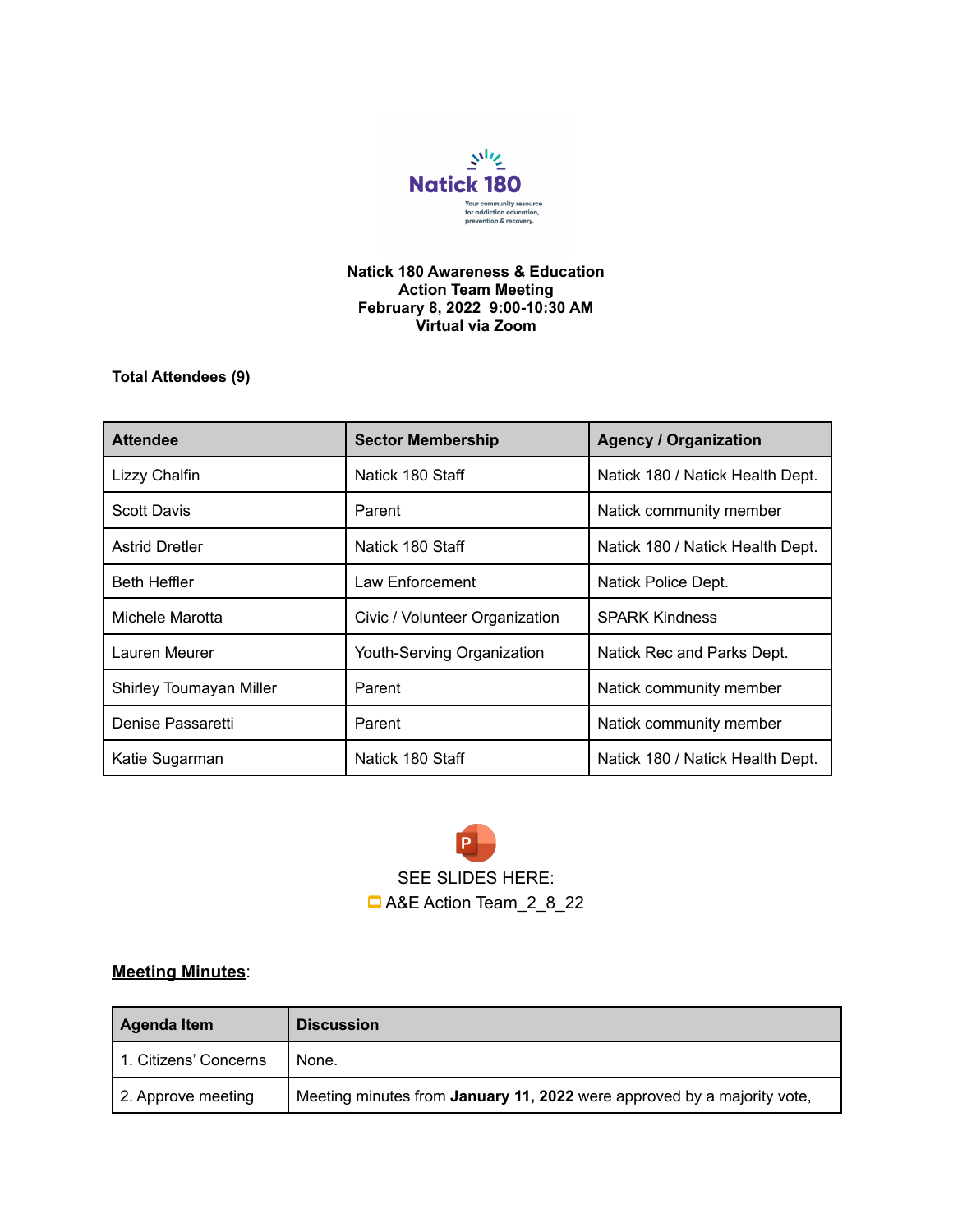| minutes                         | with the addition of Denise Passaretti as an attendee. Official meeting<br>minutes will be posted to the Town of Natick website.                                                                                                                                                                                                                                                                                                                                                                                                                                                                                                                                                                                                                                                                                                    |
|---------------------------------|-------------------------------------------------------------------------------------------------------------------------------------------------------------------------------------------------------------------------------------------------------------------------------------------------------------------------------------------------------------------------------------------------------------------------------------------------------------------------------------------------------------------------------------------------------------------------------------------------------------------------------------------------------------------------------------------------------------------------------------------------------------------------------------------------------------------------------------|
| 3. Updates and<br>announcements | a. Youth Mental Health First Aid Training - 9 people attended the training<br>on Jan. 25 & 26; 11 people from the Natick Community Organic Farm were<br>trained on Fri, Jan. 28th from 9am - 4pm. Feedback was positive, and the<br>trainings were well-received. NCOF has requested a Narcan training.                                                                                                                                                                                                                                                                                                                                                                                                                                                                                                                             |
|                                 | In an effort to recruit future participants, leads on potential groups that may be<br>interested in getting trained include spring soccer coaches, whose plans are<br>just getting started. The Natick Drama Workshop may be a good organization<br>to reach out to over the summer. Natick Rec and Parks is interested in<br>extending the training to other town recreation departments in the Metrowest<br>region. As for the YMCA, they expressed that their main population is young<br>children; may not have enough teenage participants to warrant a mental<br>health training. Other suggestions include the Metrowest Chamber of<br>Commerce as many nonprofits are associated with the Chamber, which may<br>be interested in YMHFA training. Michele M. will share information with the<br>Natick Soccer Club contacts. |
|                                 | It was asked whether YMHFA offers credits, and they do, but only if you are<br>trained to be an instructor (not just an attendee). Organizations could offer<br>incentives of CEUs for nurses to keep their licenses updated. Denise P. has a<br>connection at the hospital, who may be able to connect Natick 180 with the<br>mental health services department. Lastly, this might be a good training to<br>promote to organizations / universities that work with college students.                                                                                                                                                                                                                                                                                                                                              |
|                                 | b. Addressing Family Stress & Depression with Families for Depression<br>Awareness - This event was held on 1/19/22 from 7-8:15 pm (virtual), and<br>was co-sponsored by Natick 180 and the First Congregational Church. There<br>were 25 attendees, and the feedback was positive.                                                                                                                                                                                                                                                                                                                                                                                                                                                                                                                                                 |
|                                 | Natick 180 & FFDA might partner to host mental health workshops on a<br>regular basis, as it would be very worthwhile and valuable to the town. All<br>events would be free to Natick since we are in the FFDA catchment area.                                                                                                                                                                                                                                                                                                                                                                                                                                                                                                                                                                                                      |
|                                 | c. New Policy Action Team - The team had its initial meeting in January, and<br>included about a half dozen members, including youth (NATI). Ideally, new<br>members offering diverse perspectives are being sought. The group will<br>analyze policy-related issues, and the Steering Committee will then make<br>decisions on behalf of the coalition & Action Team. The next meeting will be<br>held in March (date tbd).                                                                                                                                                                                                                                                                                                                                                                                                        |
|                                 | d. Diversity, Equity, and Inclusion Initiatives - Natick 180 is working with<br>our consultants, Human in Common, to plan a program on substance<br>use/race/equity/mental health during the Equity Co-op Day (scheduled for<br>3/17/22) at NHS. There will be two sessions; we hope many kids will select to<br>attend this program.                                                                                                                                                                                                                                                                                                                                                                                                                                                                                               |
|                                 | Natick 180 will host a table at the Wellness Fair, which will also be held on                                                                                                                                                                                                                                                                                                                                                                                                                                                                                                                                                                                                                                                                                                                                                       |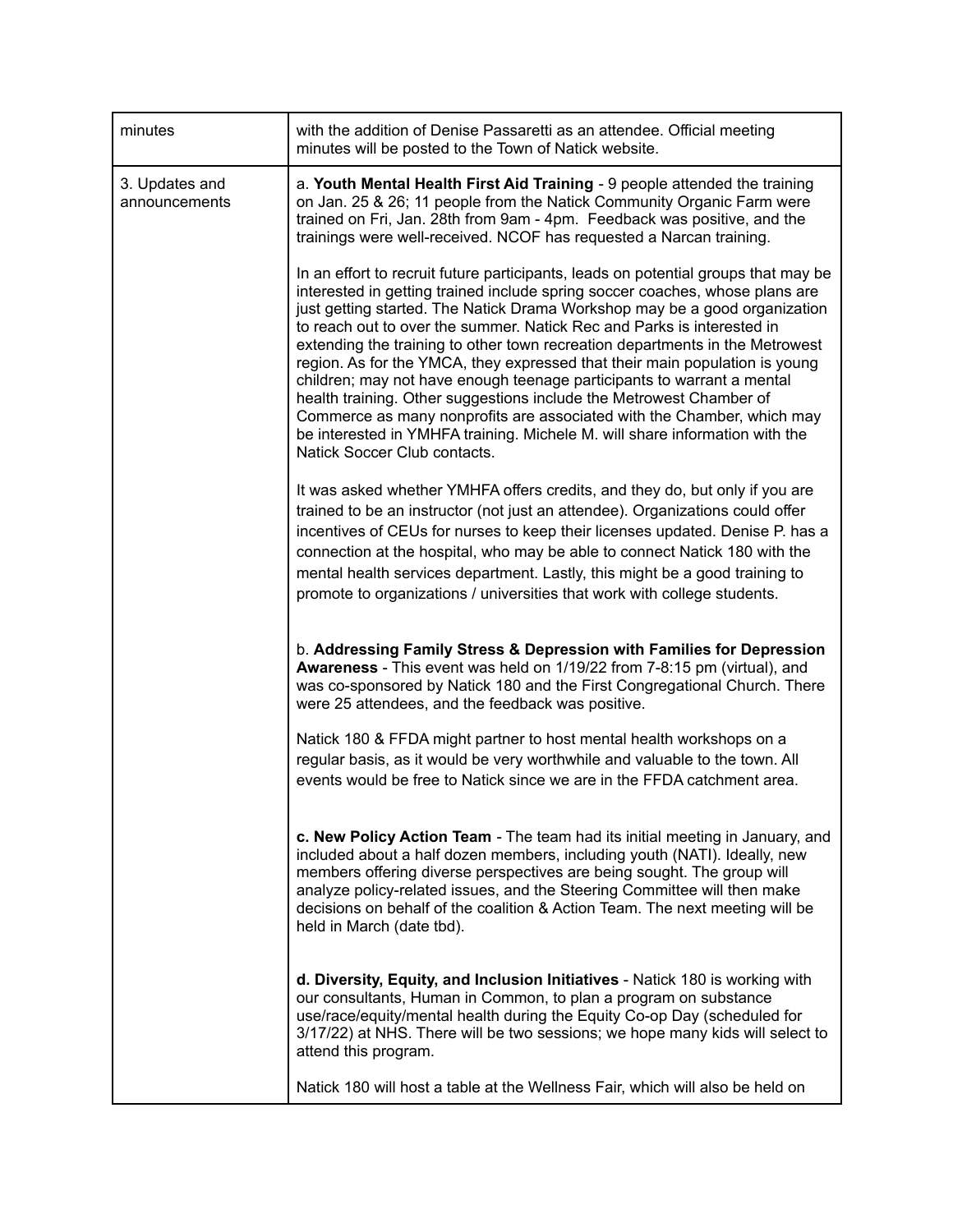|                    | 3/17 during Equity Day. Denise P. and Michele M. offered to help staff the<br>table.                                                                                                                                                                                                                                                                                                                                                                                                                                                                                                                                             |
|--------------------|----------------------------------------------------------------------------------------------------------------------------------------------------------------------------------------------------------------------------------------------------------------------------------------------------------------------------------------------------------------------------------------------------------------------------------------------------------------------------------------------------------------------------------------------------------------------------------------------------------------------------------|
|                    | Simultaneously, Natick 180 is partnering with Human in Common and<br>METCO to develop a "Train the Trainer" program to be piloted with METCO<br>students. The goal would be to train students, who can then teach peers<br>about the intersections of race, substance use, and mental health. The goal is<br>to broaden the training to other student groups too. There is a meeting later<br>this week to continue the planning.                                                                                                                                                                                                |
| 4. Upcoming events | a. Focus groups and Key Stakeholder Interviews<br>Natick is part of a multi-town regional grant (MassCALL 3), which is hosted by<br>Hudson. It includes other 7 Metrowest communities total. Year 1 is focused on<br>data collection and as such, Natick 180 will be conducting focus groups and<br>key stakeholder interviews on substance use and perception of substance<br>use in the next couple of weeks. The findings will inform substance use<br>interventions across MetroWest over the next few years.                                                                                                                |
|                    | There will be a focus group with youth during the week of Feb. break. Youth<br>participants will be solicited through NHS health teachers, guidance<br>counselors, and on social media to find students who might be good<br>candidates and may be in need of community service hours. Eight adults<br>have expressed interest in doing the adult focus group on 2/22 from 6-7 pm.<br>Key stakeholders include school personnel, police dept., and the Natick<br>Service Council. SPARK will help to do some outreach and promote the focus<br>groups. Other ways to advertise include Natick Patch and the NHS<br>e-newsletter. |
|                    | b. Dr. Larry Cohen - Dr. Cohen conducts parent workshops using the 'Playful<br>Parenting' technique. The first session starts on Mar. 3 and will continue for 6<br>weeks until Apr. 14th (skipping March 10th). The sessions will be virtual, from<br>7-9 pm. His target audience is parents of 0-12 year olds and his expertise is<br>early childhood development. Seventeen parents/caregivers have registered<br>thus far. One outcome we are hoping for is to develop a group of parent peer<br>leaders in the community so they can continue to teach / share the skills<br>learned during the training.                    |
|                    | c. Learn a Better Way (LABW) - The first of five sessions will begin on 3/9<br>from 7-8:30 pm. So far, only 1 person registered, so additional promotion and<br>recruitment is needed.                                                                                                                                                                                                                                                                                                                                                                                                                                           |
|                    | d. Natick 180 Quarterly Coalition meeting - 3/10/22 from 5:30-7 pm. The<br>proposed topic of this meeting will be how to foster effective youth-adult<br>partnerships. NATI students will participate to give updates on what they are<br>working on, what their goals are, and how to better integrate youth voice. A<br>hybrid model is planned but we may need to rethink this, and make it either                                                                                                                                                                                                                            |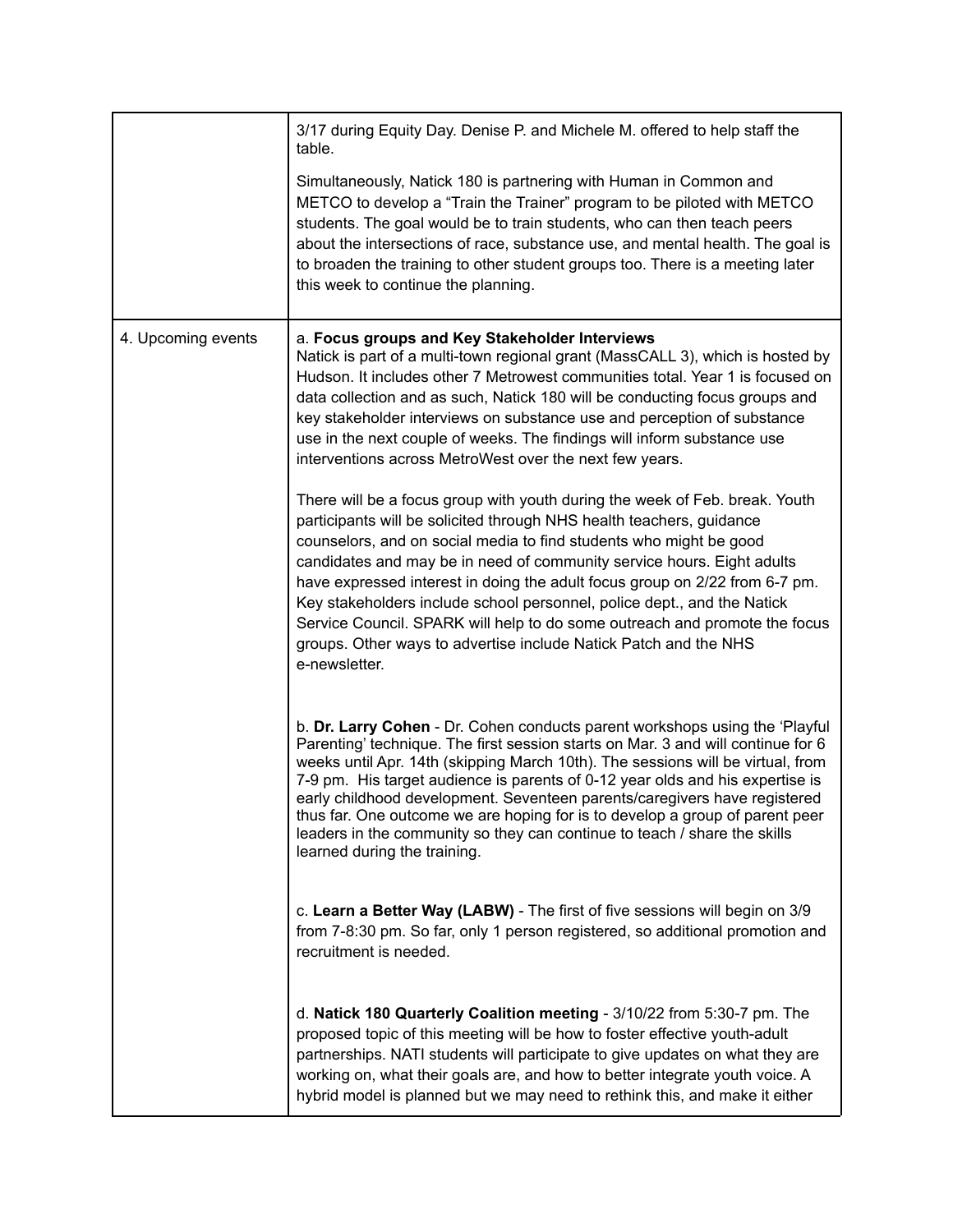|                                               | all in person, or all remote. This is because small group breakout sessions<br>are going to be held.                                                                                                                                                                                                                                                                                                                                                                                                                                                                                                                                                                                                    |
|-----------------------------------------------|---------------------------------------------------------------------------------------------------------------------------------------------------------------------------------------------------------------------------------------------------------------------------------------------------------------------------------------------------------------------------------------------------------------------------------------------------------------------------------------------------------------------------------------------------------------------------------------------------------------------------------------------------------------------------------------------------------|
|                                               | On the topic of youth involvement, it was suggested that Natick 180 do some<br>outreach to college-aged youth, and solicit their perspectives on substance<br>use. It is not easy to reach this group but their perspectives are valuable too.<br>Older siblings can influence younger peers and may buy products for younger<br>siblings or friends. Natick Rec and Parks hires a lot of college kids who work<br>for Woodtrail. There is a training component to Woodtrail prior to the summer<br>sessions.                                                                                                                                                                                           |
|                                               | e. Additional upcoming events:<br>Multi-session virtual workshop series on 'Understanding Your Teen'<br>co-sponsored by Natick 180, Families for Depression Awareness,<br>FCC and SPARK Kindness; marketed through the Morse Institute<br>Library:<br>Mar. 8 at 7 pm - How to Connect with your Child / Teen<br>Mar. 15 at 6:30 pm - Understanding Teen Depression<br>Mar. 22 at 7 pm - Understanding Eating Disorders<br>Mar. 29 at 6:30 pm - Teen Stress Survival Guide<br>Apr. 28 at 7 pm - Strategies for Communicating with Teens                                                                                                                                                                  |
| 5. Planning                                   | <b>Guest Speakers Conversation:</b>                                                                                                                                                                                                                                                                                                                                                                                                                                                                                                                                                                                                                                                                     |
| educational events for<br>2021-22 school year | Jessica Lahey - The conversation continued regarding the interest in<br>bringing in Jessica Lahey, while being conscientious of her high speaker's<br>fees. Dover-Sherborn is looking for speaker recommendations as well, so this<br>might be a good opportunity to partner with D-S, and share the cost<br>(\$2000-\$2500/each). Target audience would include parents, caregivers,<br>school staff & community members, including METCO parents. The<br>presentation could be held virtually so as to increase participant access.<br>Natick 180 may also reach out to Framingham to gauge their interest. April is<br>Alcohol Awareness month so Jessica's program would be thematically<br>linked. |
|                                               | Denise P. mentioned an artist who might be an interesting person to bring to<br>town: Dominic Esposito, sculpture / artist, who has a project called "The<br>Opioid Spoon": https://www.theopioidspoonproject.com/ This could be done<br>in partnership with the Natick Artist Open Studio & other local arts groups.<br>Natick holds an annual Art Walk over the summer (mid-July), which is<br>organized by Natick Center Cultural District. We should loop in Athena<br>Pandolf. Timing in late summer might also be plausible: Aug 31st is<br>International Overdose Awareness Day, and Sept. is Recovery Awareness<br>month.                                                                       |
|                                               | Another idea to gain visibility and awareness is to do something on Monday,<br>April 18th, which is the Boston Marathon (also Easter and Passover). We                                                                                                                                                                                                                                                                                                                                                                                                                                                                                                                                                  |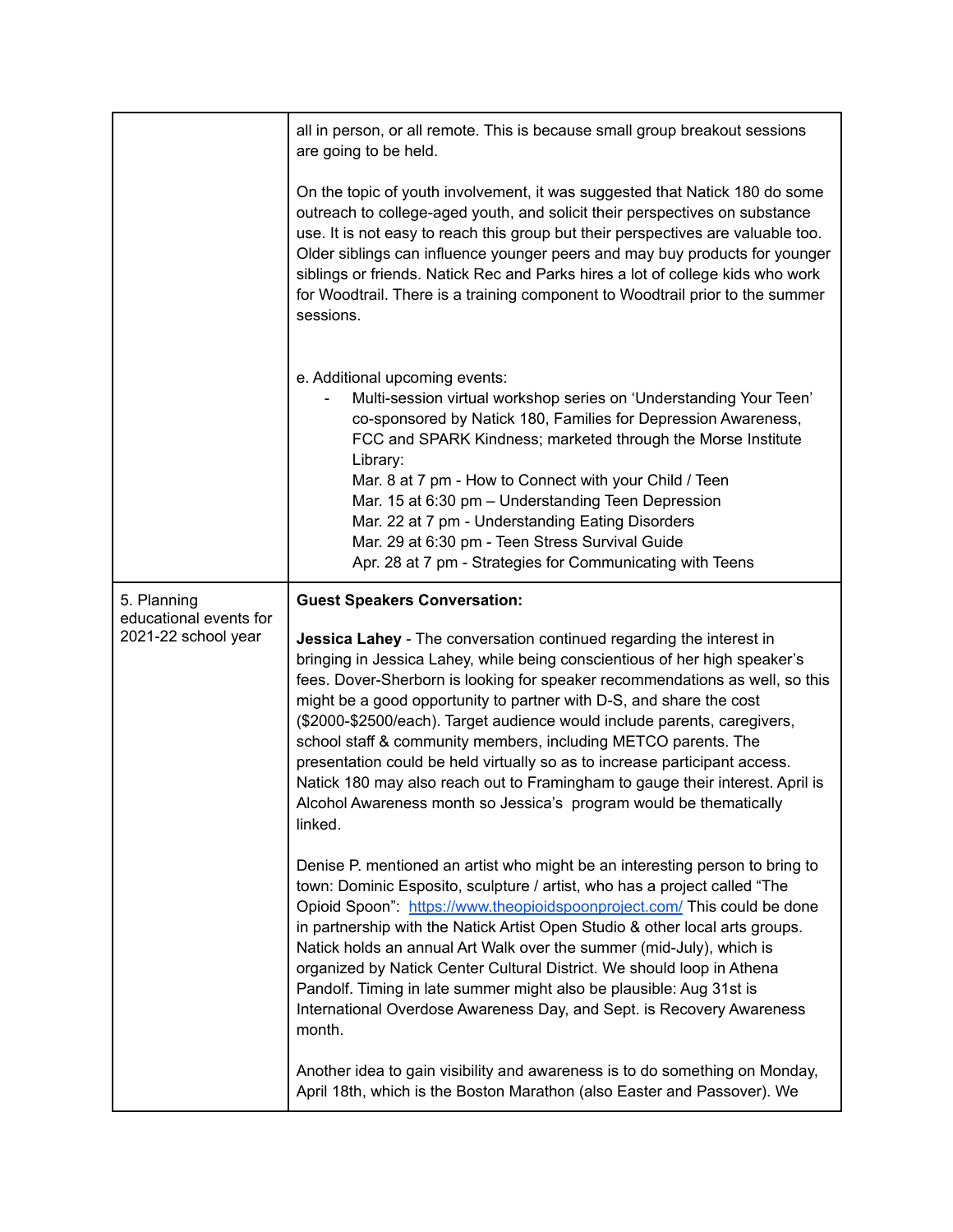|               | could display promotional items (banners or such) up high on a building<br>(ideas include: Town Hall, FCC, NPD / NFD, elsewhere along the route). It<br>was mentioned that Natick 180 could assemble a resource tent. The pertinent<br>question to be discussed is what would be the focus of the message:<br>prevention, awareness, mental health, general SUD support? We should loop<br>in the Boston Bulldogs (Angie Macdonnell).                                                                                                |
|---------------|--------------------------------------------------------------------------------------------------------------------------------------------------------------------------------------------------------------------------------------------------------------------------------------------------------------------------------------------------------------------------------------------------------------------------------------------------------------------------------------------------------------------------------------|
| 6. Discussion | a. Community Surveys -<br>i. Parent/Caregiver Survey: The survey is being reviewed and is nearly<br>ready to be sent out. In past years, the survey was sent district-wide to the<br>NPS school mailing list. Several action team members agreed to pilot it in the<br>near future.                                                                                                                                                                                                                                                  |
|               | li. Youth Survey: NATI has discussed wanting to survey their peers at the<br>high school. A draft survey is being created and reviewed.                                                                                                                                                                                                                                                                                                                                                                                              |
|               | iii. Natick 180 Coalition Members' Survey: This survey is meant for active<br>coalition members, and it gathers information on coalition strategy and<br>management. It provides important feedback for us. It is being finalized and<br>will be sent out soon to all members of the coalition.                                                                                                                                                                                                                                      |
|               | Iv. Natick 180 Mailing List Survey: Intended to gain input from community<br>members on Natick 180's work.                                                                                                                                                                                                                                                                                                                                                                                                                           |
|               | [This was not discussed due to lack of time, but will be sent in an email to all<br>Action Team Members:]<br><b>Natick Public Schools Surveys</b><br>-The schools completed social-emotional, wellness, race, and culture                                                                                                                                                                                                                                                                                                            |
|               | benchmark surveys for students in grades 2-5 and 6-12.<br>-General results show that progress was made in race and culture. Students<br>report a lot more conversations about race and culture in their classes than<br>ever before, but students do want these conversations to be more integrated<br>into classes. Faculty report that they are talking about race and culture more;<br>however, they are still uncomfortable leading these discussions and adapting<br>to these topics being raised in class without preparation. |
|               | -General results show that for social-emotional wellness students report that<br>they are sometimes sad and/or frustrated, but mostly able to overcome these<br>feelings which indicates good emotional regulation. The grit and resilience<br>scale showed that students are struggling and not able to overcome these<br>issues. This is in line with the rise in school phobias that have been observed.                                                                                                                          |
|               | <b>Learn A Better Way Marketing</b>                                                                                                                                                                                                                                                                                                                                                                                                                                                                                                  |
|               | Ideas to further promote the workshop<br>Send postcard to Natick addresses<br>$\circ$<br>Constant recruitment for those who are interested in the<br>$\circ$<br>workshop (reach out when an upcoming workshop is<br>scheduled)<br>Groups to share with?<br>О                                                                                                                                                                                                                                                                         |